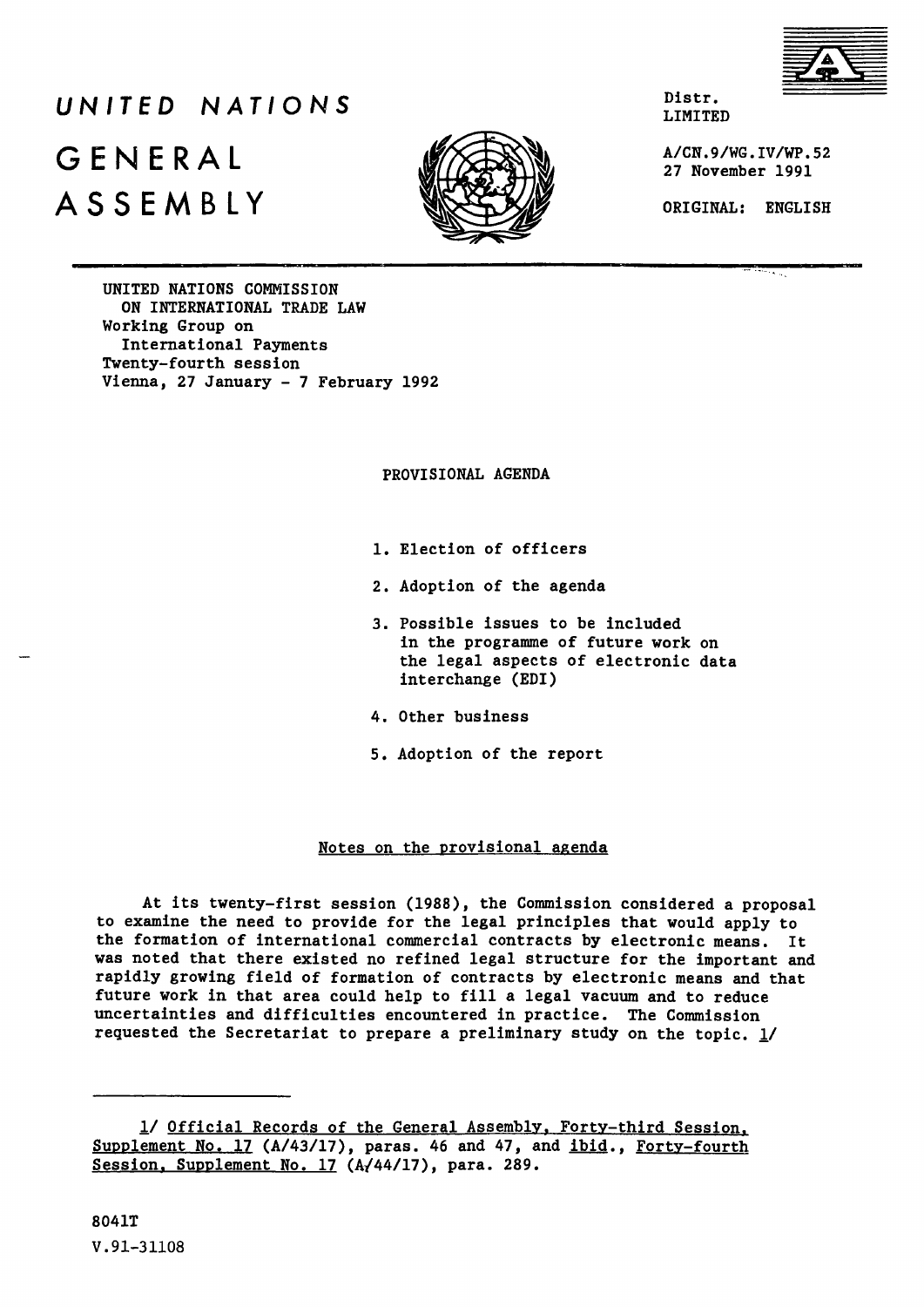**A/CN.9/WG.IV/WP.52 English Page 2**

**At its twenty-third session (1990), the Commission had before it a report entitled "Preliminary study of legal issues related to the formation of** contracts by electronic means" (A/CN.9/333). The report summarized work that **had been undertaken in the European Communities and in the United States of America on the requirement of a writing as well as other issues that had been identified as arising in the formation of contracts by electronic means. The efforts to overcome some of those problems by the use of model communication agreements were also discussed. The Commission requested the Secretariat to continue its examination of the legal issues related to the formation of contracts by electronic means and to prepare for the Commission at its twenty-fourth session a report that would analyse existing and proposed model communication agreements with a view to recommending whether a model agreement should be available for worldwide use and, if so, whether the Commission should undertake its preparation. The Commission expressed the wish that the report would give it the basis on which to decide what work might be undertaken by the Commission in the field. 2/**

**At its twenty-fourth session (1991), the Commission had before it the requested report, entitled "Electronic Data Interchange" (A/CN.9/350). The report described the current activities in the various organizations involved in the legal issues of EDI and analysed the contents of a number of standard interchange agreements already developed or being currently developed. It also suggested that there was a need for a general framework that would identify the issues and provide a set of legal principles and basic legal rules governing communication through EDI. It concluded that such a basic** framework could, to a certain extent, be created by contractual arrangements **between parties to an EDI relationship and that the existing contractual frameworks that were proposed to the community of EDI users were often incomplete, mutually incompatible, and inappropriate for international use since they relied to a large extent upon the structures of local law. The report pointed out that work by the Commission in this field would be of particular importance since it would involve participation of all legal systems, including those of developing countries that were already or would soon be confronted with the issues of EDI. It also suggested that possible future work for the Commission on the legal issues of EDI might concern the subject of the replacement of negotiable documents of title, and more particularly transport documents, by EDI messages. That was the area where the need for statutory provisions seemed to be developing most urgently with the increased use of EDI.**

**The Commission was agreed that the legal issues of EDI would become increasingly important as the use of EDI developed and that the Commission should undertake work in that field.**

**As regards the suggestions reflected above, there was wide support for the suggestion that the Commission should undertake the preparation of a general framework identifying the legal issues and providing a set of legal principles and basic legal rules governing communication through EDI. The Commission was agreed that, given the number of Issues involved, the matter needed detailed consideration by a Working Group.**

**<sup>2/</sup> Ibid.. Forty-fifth Session. Supplement No. 17 (A/45/17), paras. 38 to 40.**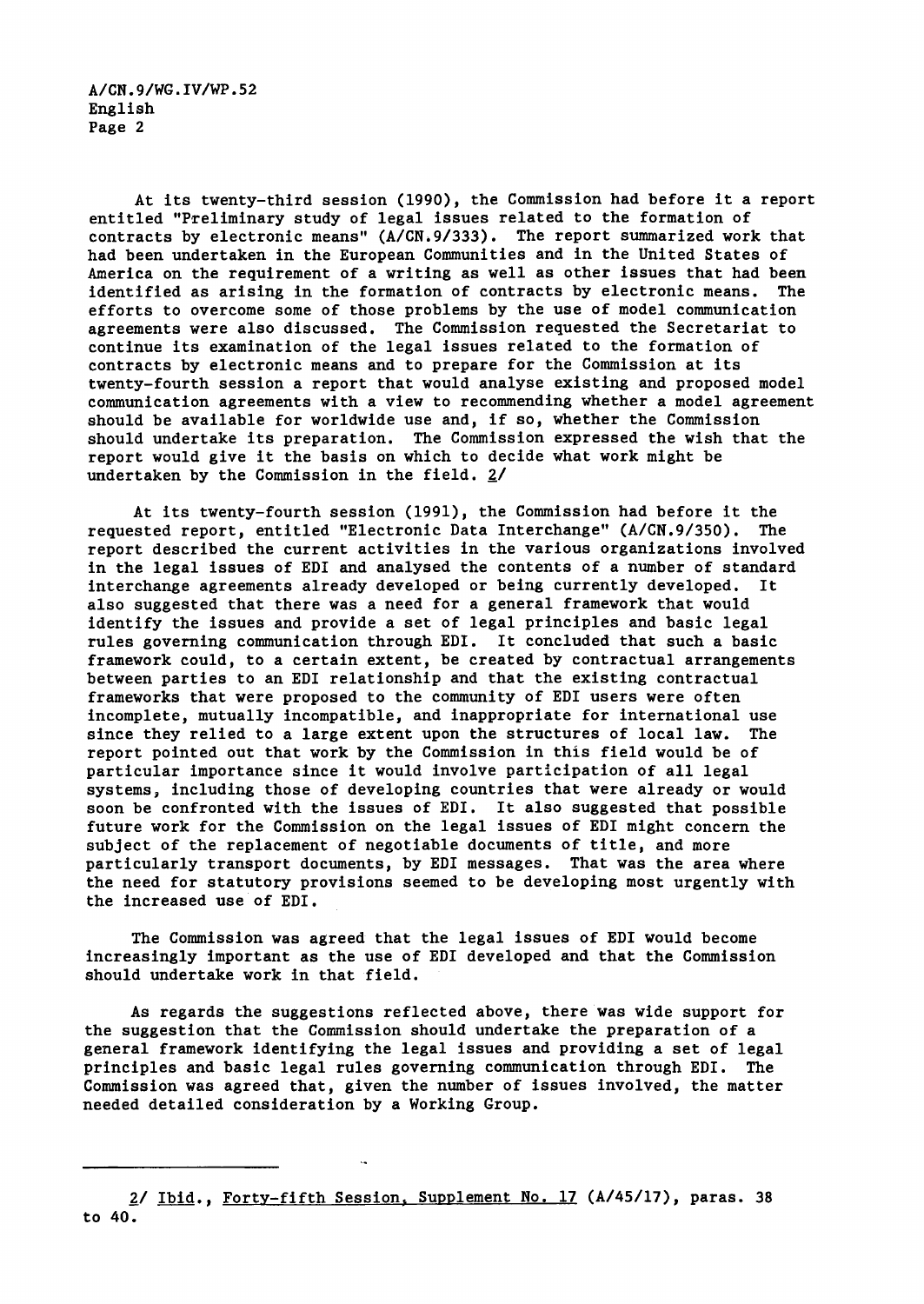**A/CN.9/WG.IV/WP.52 English Page 3**

**As regards the preparation of a standard communication agreement for worldwide use in international trade, support was given to the idea that such a project might be appropriate for the Commission. However, divergent views were expressed as to whether the preparation of such a standard communication agreement should be undertaken as a priority item. Under one view, work on a standard agreement should be undertaken immediately for the reasons expressed in the report, namely that no such document existed or seemed to be prepared by any of the organizations that were primarily concerned with worldwide unification and harmonization of legal rules and that the Commission would be a particularly good forum since it involved participation of all legal systems, including those of developing countries that were already or would soon be confronted with the issues of EDI. The prevailing view, however, was that it was premature to engage immediately in the preparation of a standard communication agreement and that it might be preferable, until the next session of the Commission, to monitor developments in other organizations, particularly the Commission of the European Communities and the Economic Commission for Europe. It was pointed out that high-speed electronic commerce required a new examination of basic contract issues such as offer and acceptance, and that consideration should be given to legal implications of the role of central data managers in international commercial law.**

**After deliberation, the Commission decided that a session of the Working Group on International Payments would be devoted to identifying the legal issues involved and to considering possible statutory provisions, and that the Working Group would report to the Commission at its next session on the desirability and feasibility of undertaking further work such as the preparation of a standard communication agreement. The Commission also took note of the suggestion by the Secretariat to prepare a uniform law on the replacement of negotiable documents of title, and more particularly transport docimients, by EDI messages. 3/**

**The Working Group is composed of all States members of the Commission. These are:**

**Argentina, Bulgaria, Cameroon, Canada, Chile, China, Costa Rica, Cuba, Cyprus, Czechoslovakia, Denmark, Egypt, France, Germany, Hungary, India, Iran (Islamic Republic of), Iraq, Italy, Japan, Kenya, Lesotho, Libyan Arab Jamahiriya, Mexico, Morocco, Netherlands, Nigeria, Sierra Leone, Singapore, Spain, Togo, Union of Soviet Socialist Republics, United Kingdom of Great Britain and Northern Ireland, United States of America, Uruguay and Yugoslavia.**

#### **Item 1. Election of officers**

**The Working Group, in accordance with its practice at previous sessions, may wish to elect a Chairman and a Rapporteur.**

## **Item 3. Possible issues to be included in the programme of future work on the legal aspects of electronic data interchange (EDI)**

**The Working Group will have before it a note by the Secretariat listing a number of issues possibly to be included in the programme of future work on the legal aspects of EDI (A/CN.9/WG.IV/WP.53). The Working Group may wish to** use the note as a basis for its deliberations.

**<sup>3/</sup> Ibid.. Forty-sixth Session. Supplement No. 17 (A/46/17), paras. 311 to 317.**